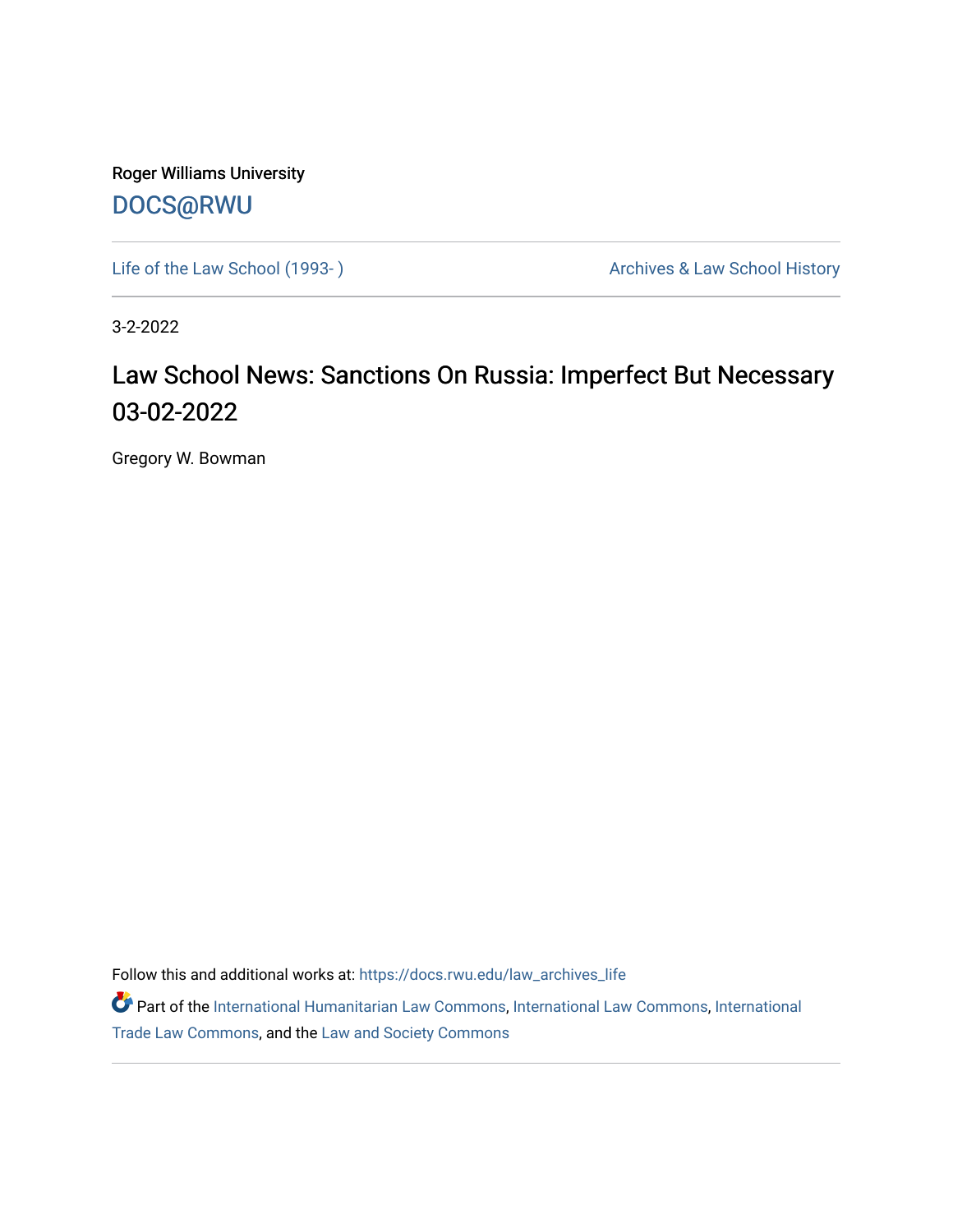## *Law School News*

## Sanctions on Russia: Imperfect But **Necessary**

March 2, 2022 | Gregory W. Bowman



*The following Op-Ed was published in the print edition of the Providence Journal, Monday, Feb. 28, 2022, p. 11A*

*~~~~~~~~~~*

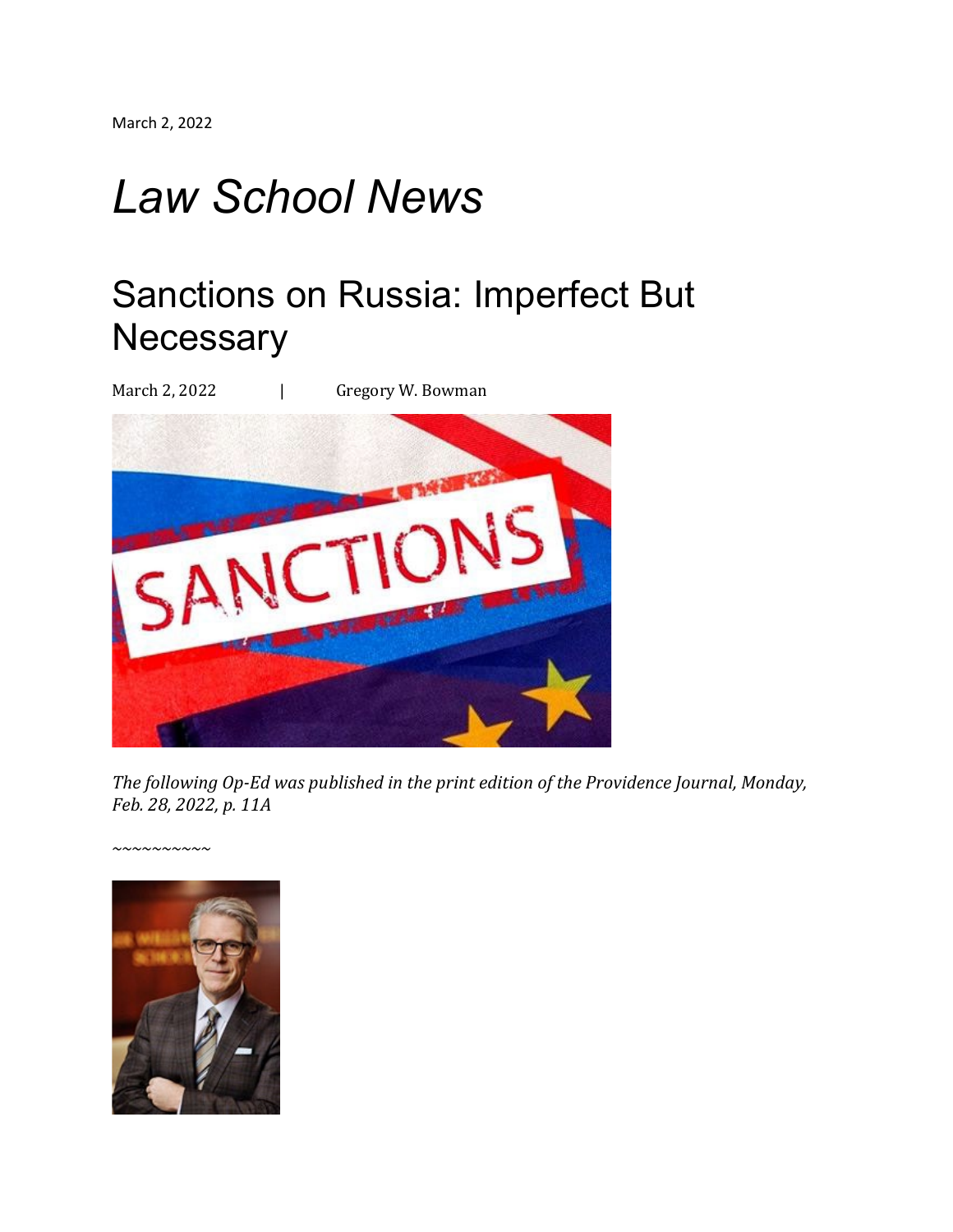All too often, history repeats itself. Russia's invasion of Ukraine is a perfect example. President Vladimir Putin clearly wants to create a buffer zone of security between Russia and Europe, not unlike during the Cold War, and he is willing to create an international crisis to get it. The West's information counter-offensive has called out Russia's behavior and false statements but ultimately has not averted the crisis.

Sending NATO or U.S. troops to Ukraine is currently out of the question: Ukraine is not a NATO member, and sending direct military assistance risks all-out war beyond the borders of Ukraine. As a result, international trade sanctions are the response of choice.

I have worked in international trade and national security law for nearly three decades, as both a practicing lawyer and law professor, and I have studied many trade sanctions programs. So I can say with authority that trade sanctions are not as effective as we would wish. While they often have laudable goals, they usually achieve questionable results and have undesirable consequences. Yet they may be the only tool immediately available in this crisis.

The dubious track record of trade sanctions raises an important question: why are they used? One reason is that they are easy to implement. They are politically expedient and highly visible, and they impose few immediate costs on the implementing country. In the U.S., trade sanctions are usually issued via presidential executive orders—literally with the stroke of a pen.

That is what happened here. President Biden signed an executive order prohibiting U.S. persons and companies from engaging in new investment, trade, or financing with the regions of Ukraine that Russia claims are independent. President Biden also has imposed sanctions against Russian financial institutions, as well as against certain Russian elites. Persons and entities named in these executive orders have had their U.S. financial assets frozen, and U.S. persons and companies are prohibited from doing business with them. The U.S. and its NATO allies are implementing multilateral sanctions as well.

In a sense, this response sounds sweeping and decisive. But how effective will it be? So far, not very. And where might Russia turn for assistance? The answer is many places, and most notably China. Moreover, multilateral sanctions are often imperfect, because broad coalitions are difficult to maintain.

We live in an interconnected global economy, and it is hard to block all trade and investment with another country. It might have been more possible at the height of the Cold War, when the U.S. could simply turn off the spigot of international trade and investment. But now there are multiple spigots, many of which the U.S. does not control. U.S. trade sanctions will impede Russia but not stop it. Plus, Russia has built up significant financial reserves, presumably in anticipation of a move like this, and this mutes the immediate impact of sanctions.

Another problem with trade sanctions—especially prolonged sanctions—is that they exact huge collateral tolls on innocent people. I have seen this happen over and over again, and there is only so much that humanitarian relief (such as blocking investment but letting medical supplies through) can do to reduce this harm.